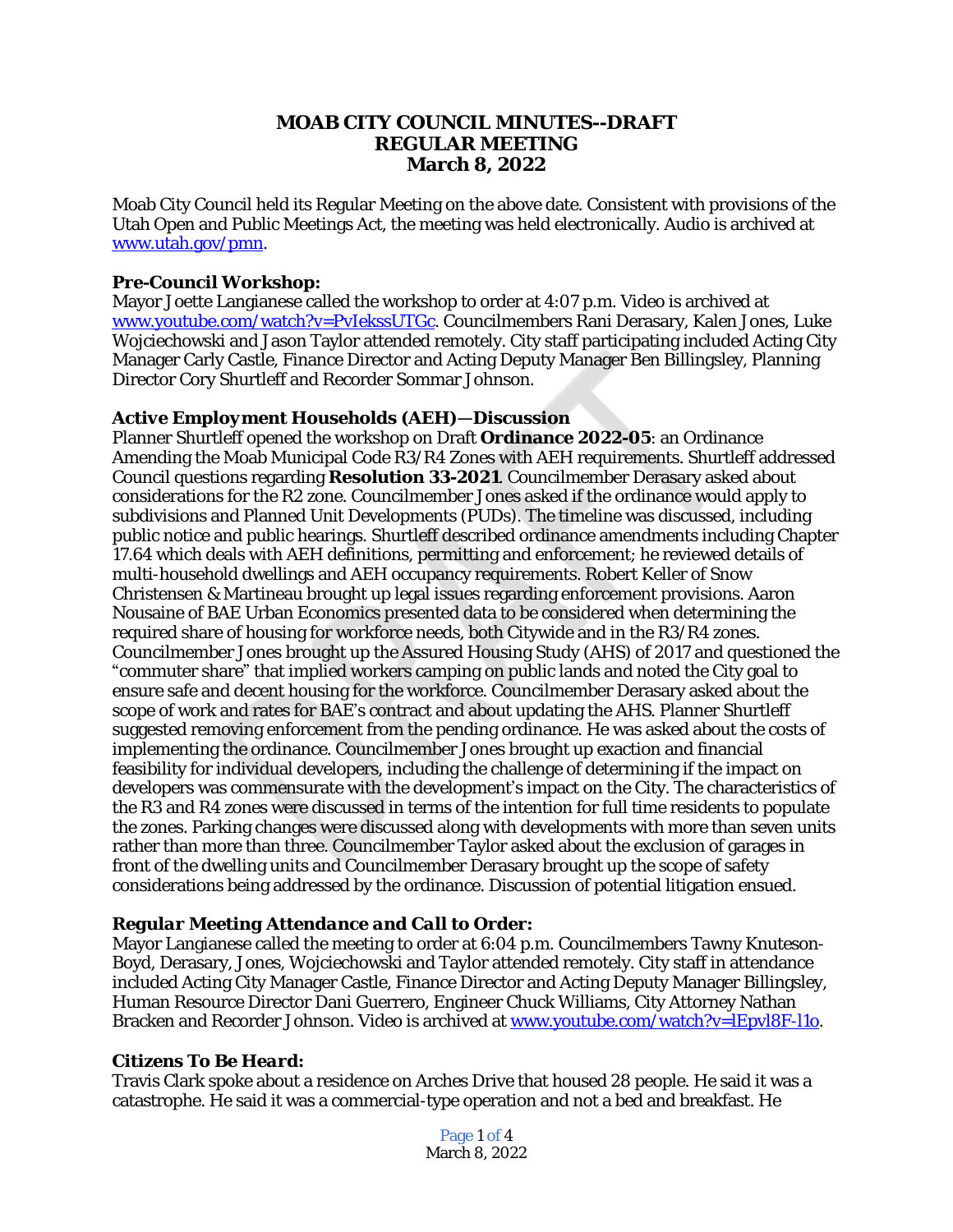acknowledged the need for employee housing but expressed outrage that this has happened. He indicated his home value depreciated and parking was an issue.

Jack Wynn concurred with Mr. Clark regarding the residence on Arches Drive. He said it was the wrong place for a large employee housing development. He called it a corporate bunkhouse, and stated it sanctioned discrimination and should be in the commercial zone.

# *Consent Agenda—Approved*

*Motions and Votes:* Councilmember Derasary moved to approve the minutes of the February 22, 2022 Regular City Council Meeting and to approve bills against the City of Moab in the amount of \$360,367.31. Councilmember Jones seconded the motion. Councilmember Derasary stated she sent corrections to the Recorder. The motion passed 5-0 aye with Councilmembers Jones, Derasary, Taylor, Wojciechowski and Knuteson-Boyd voting aye.

### *New Business:*

## *Salary Survey—Presentation*

Human Resource Director Guerrero answered questions regarding communities used for comparisons, salary compression and adjustments made since the last salary survey was completed in 2016. Discussion followed regarding minimum and maximum ranges, longevity versus performance, and the pay plan versus a Cost of Living Adjustment (COLA).

## *Disposal of Real Property Procedures—Approved*

**Discussion:** Finance Director and Acting Deputy Manager Billingsley described the need to codify procedures for the disposal of small parcels of land owned by the City. He said the proposed ordinance was recommended by the City's attorney and was in the public interest. Councilmember Derasary asked how the Council could know the significance of a parcel and Billingsley brought up the threshold for parcels deemed significant. Councilmember Knuteson-Boyd said it was reasonable and defensible and she was fine with it.

*Motion and Vote:* Councilmember Jones moved to approve **Ordinance 2022-04**, which defines a significant parcel of real property as a property that exceeds (\$100,000) in fair market value, is (1) acre or larger, or is set aside for, or used as, a public recreation area. Councilmember Derasary seconded the motion. The motion passed 5-0 aye with Councilmembers Jones, Derasary, Taylor, Knuteson-Boyd and Wojciechowski voting aye.

# *Authorization of Sale of Remnant Parcel of Real Property—Approved*

**Discussion:** Finance Director and Acting Deputy Manager Billingsley addressed questions regarding the sale of a parcel adjacent to residential property at 388 East 100 South. He said the site plan process should have identified the 0.04-acre parcel belonging to the City. The adjacent property owner was selling his residence and hoped for a quitclaim at closing. *Motion and Vote:* Councilmember Knuteson-Boyd moved to approve Proposed **Resolution 09-2022**: a Resolution Authorizing the Sale of a Remnant Parcel of Real Property. Councilmember Jones seconded the motion. The motion passed 5-0 aye with Councilmembers Jones, Derasary, Taylor, Knuteson-Boyd and Wojciechowski voting aye.

### *Old Business:*

# *Lot Consolidation of Properties Located at 241 East 100 North—Approved*

*Motion and Vote:* Councilmember Wojciechowski moved to approve Proposed **Resolution 06-2022**: a Resolution Approving the Lot Consolidation of Properties Located at 241 East 100 North, Moab UT. Councilmember Taylor seconded the motion. The motion passed 5-0 aye with Councilmembers Jones, Derasary, Taylor, Knuteson-Boyd and Wojciechowski voting aye.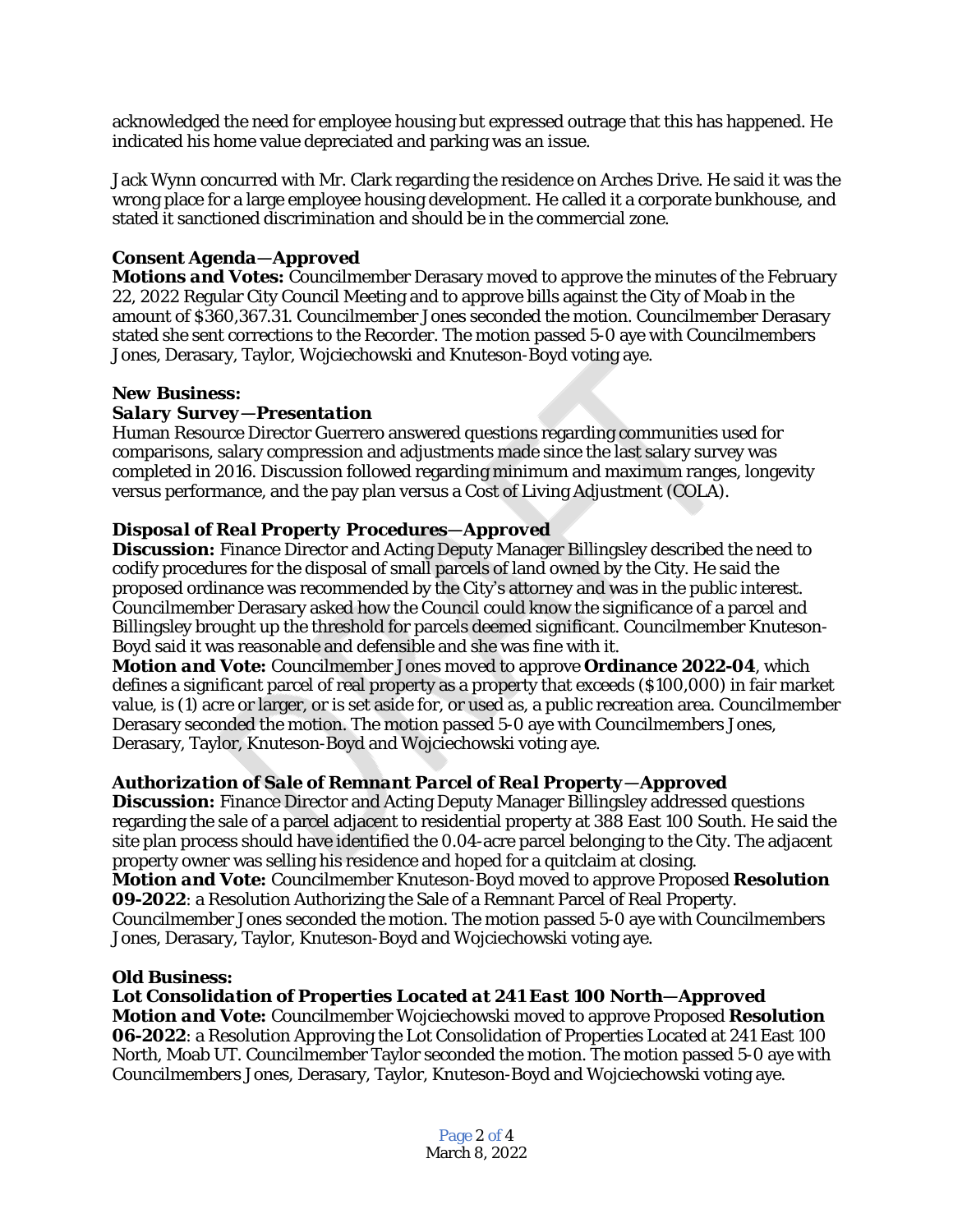*Lot Consolidation of Properties located at 196 N 200 E & 110 N 200 E—Approved Motion and Vote:* Councilmember Knuteson-Boyd moved to approve Proposed **Resolution 07-2022**: a Resolution Approving the Lot Consolidation of Properties located at 200 East 196 North & 200 East 110 North, Moab, Utah 84532. Councilmember Wojciechowski seconded the motion. The motion passed 5-0 aye with Councilmembers Jones, Derasary, Taylor, Knuteson-Boyd and Wojciechowski voting aye.

### *Five-Year Transit Pilot Project Budget—Approved*

**Discussion:** Engineer Williams presented background on the transit pilot project which includes funding from the Federal Transportation Administration and the American Rescue Plan Act (FTA ARPA) and presented a proposed alternative budget that would include a fixed route as well as micro-transit van service. Williams stated the City would hire a part-time employee to coordinate the program and a vendor would provide the service. The proposed fixed route was described as running along Highway 191 from the north side of the Colorado River Bridge to the Old Spanish Trail Arena. Hours and overlap of the two services were discussed. Councilmember Taylor asked about storage for fleet vehicles. Councilmember Derasary asked about the preparation of the Request for Proposals. Mayor Langianese asked about onboard advertising.

*Motion and Vote:* Councilmember Knuteson-Boyd moved to approve a Proposed Alternative Budget dated March 8, 2022, including FTA ARPA Funds and Authorize the Mayor to sign appropriate Contract Documentation as needed. Councilmember Taylor seconded the motion. The motion passed 5-0 aye with Councilmembers Jones, Derasary, Taylor, Knuteson-Boyd and Wojciechowski voting aye.

### *Walnut Lane Public-Private Partnership Request for Proposals (RFP)—Approved*

**Discussion:** Acting City Manager Castle reviewed alternatives regarding the Walnut Lane affordable housing project, including issuance of an RFP to engage a developer for a publicprivate partnership (PPP) as the possible next step. Councilmember Jones brought up the specter of required staffing and the difficulty of competing with private sector employers. Finance Director and Acting Deputy Manager Billingsley described staff involvement. Selling the property was discussed as an alternative. Councilmember Knuteson-Boyd suggested that issuance of an RFP would not commit the City and the property could still be sold with deed restrictions in the future. Councilmember Taylor concurred that the PPP option could be explored before moving on. Councilmember Jones stated his skepticism regarding the PPP option and suggested selling the property because of the lengthy process and lack of staff resources. Councilmember Derasary requested staff to inform residents of the process. She also asked about the cost of issuance of an RFP and expressed appreciation of Councilmember Jones' point of view. Councilmember Wojciechowski stated that selling the property was the least palatable option and displacement of residents is a problem. He cited human costs and the impact on the community because there was no re-housing option. He said he was open to developing partnerships with local nonprofits.

*Motion and Vote:* Councilmember Knuteson-Boyd moved to direct staff to publish an RFP to solicit developers for proposals to enter into a public private partnership for the development of the Walnut Lane Apartments. Councilmember Taylor seconded the motion. The motion passed 4-1 aye with Councilmembers Derasary, Taylor, Knuteson-Boyd and Wojciechowski voting aye and Councilmember Jones voting nay.

### *Administrative Reports:*

Acting City Manager Castle reported on hiring a new City Attorney, Nathan Bracken. She noted staffing changes in the Public Works department and the hiring of a Safety Coordinator. She mentioned the March 18 and 19 strategic planning session.

> Page 3 of 4 March 8, 2022